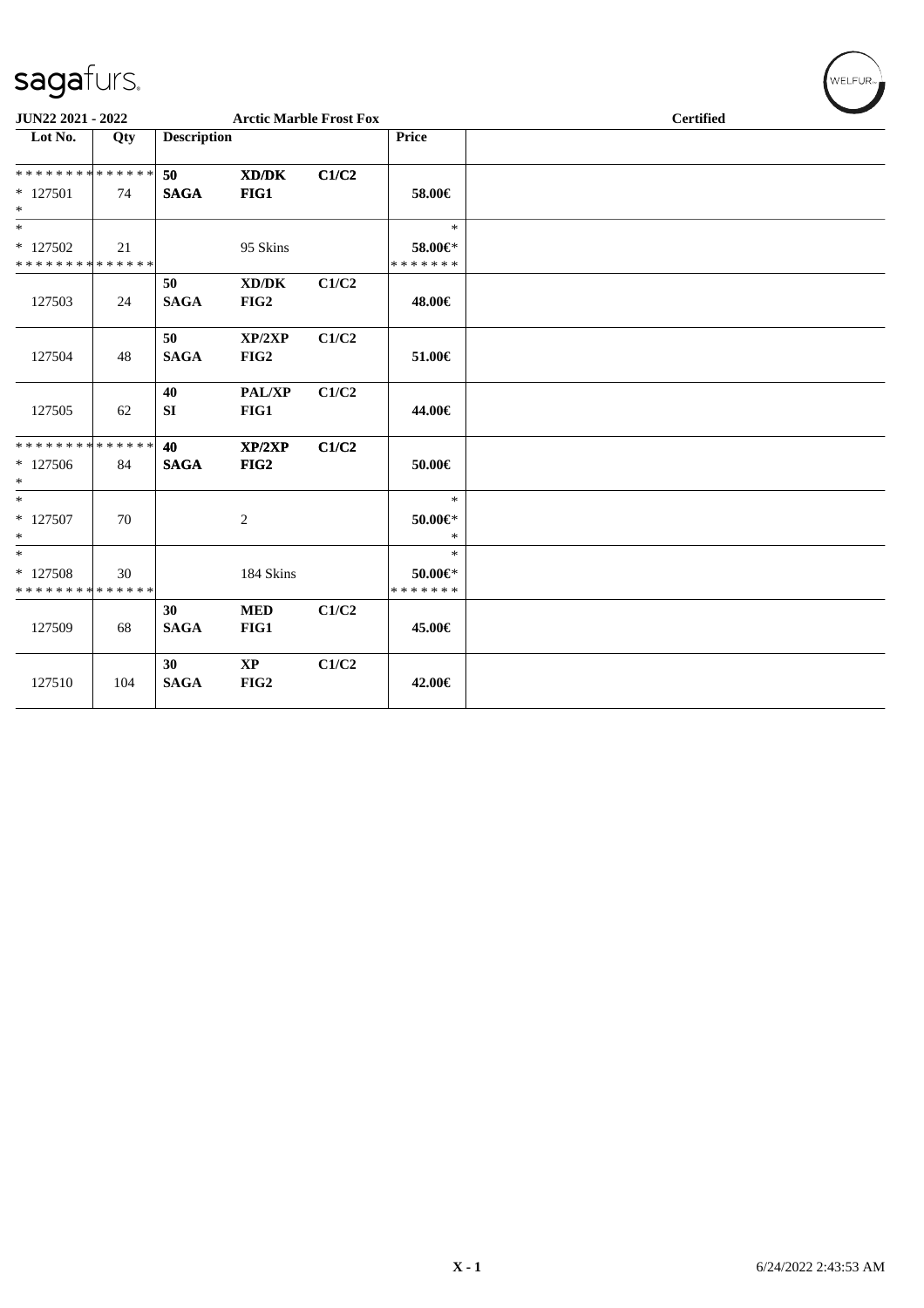| JUN22 2021 - 2022                                            |     |                      | <b>Fawn Light Fox</b>                     |                                    |                                    | <b>Certified</b> |  |  |  |  |
|--------------------------------------------------------------|-----|----------------------|-------------------------------------------|------------------------------------|------------------------------------|------------------|--|--|--|--|
| Lot No.                                                      | Qty | <b>Description</b>   |                                           |                                    | Price                              |                  |  |  |  |  |
| 127561                                                       | 117 | 40<br>SI             | 2XP<br>SL1                                | C2                                 | $50.00\in$                         |                  |  |  |  |  |
| 127562                                                       | 64  | 40<br><b>SAGA</b>    | 3XP<br>$CHA+$                             | C <sub>2</sub>                     | 55.00€                             |                  |  |  |  |  |
| 127563                                                       | 35  | 40<br><b>SAGA</b>    | 3XP                                       | C <sub>2</sub>                     | (50.00)                            |                  |  |  |  |  |
| 127564                                                       | 115 | 30<br>SI             | MED/PAL C2<br>$CHA+$                      | SIL1                               | 45.00€                             |                  |  |  |  |  |
| 127565                                                       | 88  | 30<br><b>SAGA</b>    | 3XP<br>$CHA+$                             | C <sub>2</sub>                     | 46.00€                             |                  |  |  |  |  |
| 127566                                                       | 40  | 30<br><b>SAGA</b>    | 3XP                                       | C <sub>2</sub>                     | 43.00€                             |                  |  |  |  |  |
| 127567                                                       | 48  | 30/20<br><b>SAGA</b> | MED/PAL C2<br>$CHA+$                      | SIL <sub>3</sub>                   | $(36.00\epsilon)$                  |                  |  |  |  |  |
| 127568                                                       | 49  | 30/20<br><b>SAGA</b> | XP/2XP<br>$CHA+$                          | C <sub>2</sub><br>SIL <sub>3</sub> | $(36.00\epsilon)$                  |                  |  |  |  |  |
| * * * * * * * * * * * * * *<br>* 127569<br>$\ast$            | 119 | 20<br>SI             | <b>MED/PAL</b><br>$CHA+$                  | C2<br>SIL1                         | 32.00€                             |                  |  |  |  |  |
| $\overline{\ast}$<br>* 127570<br>* * * * * * * * * * * * * * | 33  |                      | 152 Skins                                 |                                    | $\ast$<br>33.00€*<br>* * * * * * * |                  |  |  |  |  |
| 127571                                                       | 72  | 20<br>SI             | MED/PAL C2<br><b>SIL1</b>                 |                                    | 33.00€                             |                  |  |  |  |  |
| * * * * * * * * * * * * * *<br>$* 127572$<br>$\ast$          | 106 | 20<br>SI             | XP/2XP<br>SIL1                            | C <sub>2</sub>                     | $31.00 \in$                        |                  |  |  |  |  |
| $\ast$<br>$*127573$<br>* * * * * * * * * * * * * *           | 21  |                      | 127 Skins                                 |                                    | $\ast$<br>31.00€*<br>* * * * * * * |                  |  |  |  |  |
| 127574                                                       | 104 | 20<br><b>SAGA</b>    | 3XP<br>SL1                                | C2                                 | $(32.00\epsilon)$                  |                  |  |  |  |  |
| 127575                                                       | 29  | 20/0<br><b>SAGA</b>  | $\mathbf{PAL}/\mathbf{XP}$<br><b>REDT</b> | C2                                 | $(28.00\epsilon)$                  |                  |  |  |  |  |

 $\left(\mathsf{WELFLR}_{\mathbb{Z}}\right)$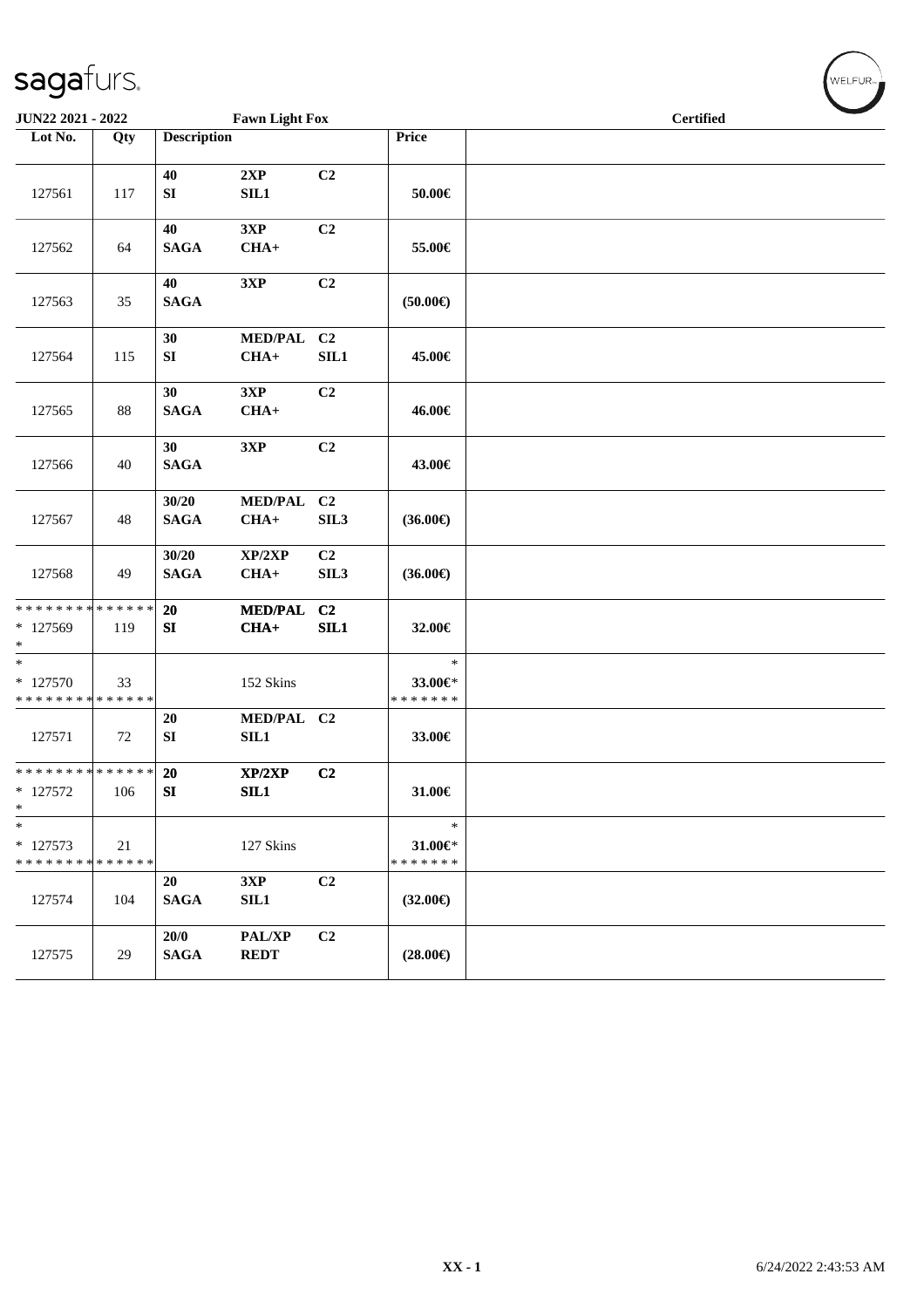| sagafurs.         |     |                      |                                               |                |                   | WELFUR <sub>™</sub> |
|-------------------|-----|----------------------|-----------------------------------------------|----------------|-------------------|---------------------|
| JUN22 2021 - 2022 |     |                      | <b>Fawn Light Shadow Fox</b>                  |                |                   | <b>Certified</b>    |
| Lot No.           | Qty | <b>Description</b>   |                                               |                | <b>Price</b>      |                     |
| 127581            | 86  | 40<br>SI             | PAL/XP                                        | C <sub>2</sub> | $50.00 \in$       |                     |
| 127582            | 68  | 40/30<br><b>SAGA</b> | 3XP                                           | C2/C3          | 51.00€            |                     |
| 127583            | 65  | 30<br><b>SAGA</b>    | $\bold{X}\bold{D}/\bold{D}\bold{K}$<br>$CHA+$ | C2             | 44.00€            |                     |
| 127584            | 98  | 30<br>${\bf SI}$     | $DK/MED$                                      | C2             | $(42.00\epsilon)$ |                     |
| 127585            | 117 | 30<br>${\bf SI}$     | PAL/XP                                        | C2             | $(42.00\epsilon)$ |                     |
| 127586            | 46  | 30/20<br><b>SAGA</b> | MED/PAL C2<br>SL2                             |                | $(40.00\epsilon)$ |                     |
| 127587            | 29  | 20<br><b>SAGA</b>    | XD/DK<br>$CHA+$                               | C2             | 36.00€            |                     |
| 127588            | 26  | 20<br><b>SAGA</b>    | <b>DK/MED</b>                                 | C2             | 36.00€            |                     |
| 127589            | 105 | 20<br>SI             | PAL/XP                                        | C2             | 28.00€            |                     |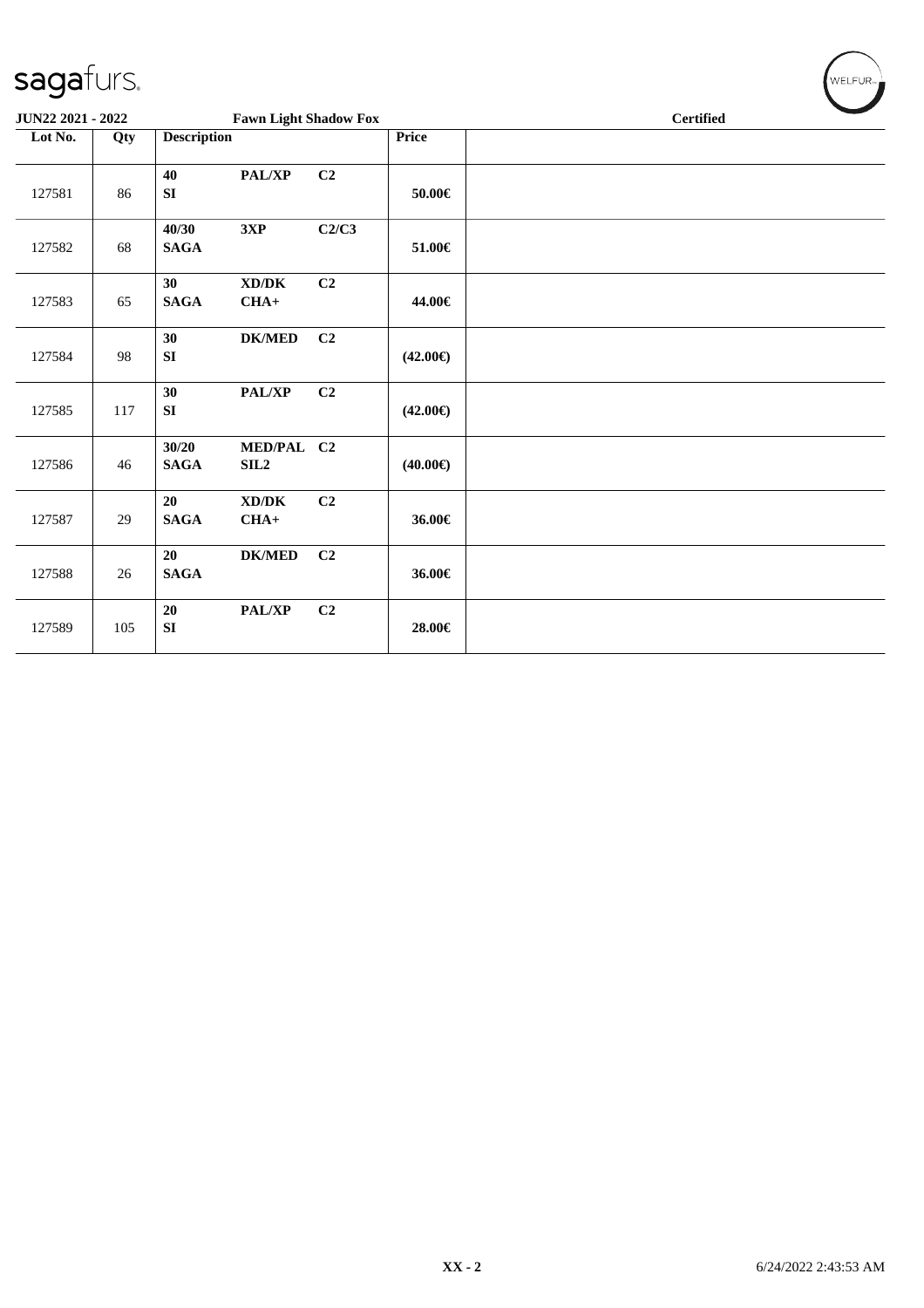| JUN22 2021 - 2022                                   |     |                          | <b>Sapphire Frost Fox</b> |                |                                                | $\overline{\phantom{0}}$<br><b>Certified</b> |  |  |  |
|-----------------------------------------------------|-----|--------------------------|---------------------------|----------------|------------------------------------------------|----------------------------------------------|--|--|--|
| Lot No.                                             | Qty | <b>Description</b>       |                           |                | Price                                          |                                              |  |  |  |
| 127601                                              | 54  | 40/30<br><b>SAGA</b>     | <b>DK/MED</b>             | C <sub>2</sub> | $(48.00\epsilon)$                              |                                              |  |  |  |
| 127602                                              | 105 | 40/30<br><b>SAGA</b>     | <b>DK/MED</b>             | C2/C3          | $(48.00\epsilon)$                              |                                              |  |  |  |
| ******** <mark>******</mark><br>$*127603$<br>$*$    | 98  | 40/30<br><b>SAGA</b>     | <b>PALE</b>               | C1/C2          | $(48.00\epsilon)$                              |                                              |  |  |  |
| $\ast$<br>$*127604$<br>******** <mark>******</mark> | 42  |                          | 140 Skins                 |                | $\ast$<br>$(48.00\epsilon)$ *<br>* * * * * * * |                                              |  |  |  |
| 127605                                              | 76  | 40/30<br><b>SAGA</b>     | <b>PALE</b>               | C2             | $(48.00\epsilon)$                              |                                              |  |  |  |
| 127606                                              | 97  | 40/30<br>$\mathbf{SAGA}$ | <b>PALE</b>               | C3/C4          | $(46.00\epsilon)$                              |                                              |  |  |  |
| 127607                                              | 63  | 40/30<br><b>SAGA</b>     | $\bold{XP}$               | C2             | $(46.00\epsilon)$                              |                                              |  |  |  |
| 127608                                              | 74  | 40/30<br>$\mathbf{SAGA}$ | $\bold{XP}$               | C3/C4          | 46.00€                                         |                                              |  |  |  |
| 127609                                              | 69  | 40/30<br>SI              | <b>ALL</b>                | C2             | $(42.00\epsilon)$                              |                                              |  |  |  |
| 127610                                              | 94  | 40/30<br>SI              | $\mathbf{ALL}$            | C2/C3          | $(42.00\epsilon)$                              |                                              |  |  |  |
| 127611                                              | 105 | 30<br><b>SAGA</b>        | $\bf MED$                 | C1/C2          | $(44.00\epsilon)$                              |                                              |  |  |  |
| 127612                                              | 80  | 30<br><b>SAGA</b>        | $\bf MED$                 | C3             | $(44.00\epsilon)$                              |                                              |  |  |  |
| 127613                                              | 57  | 30<br><b>SAGA</b>        | <b>PALE</b>               | C1/C2          | $(44.00\epsilon)$                              |                                              |  |  |  |
| 127614                                              | 39  | 30<br><b>SAGA</b>        | <b>PALE</b>               | C3             | $(43.00\epsilon)$                              |                                              |  |  |  |
| 127615                                              | 99  | 30<br><b>SAGA</b>        | $\bold{XP}$               | C3             | 43.00€                                         |                                              |  |  |  |
| 127616                                              | 60  | 30<br><b>SAGA</b>        | 2XP                       | C2/C3          | $(42.00\epsilon)$                              |                                              |  |  |  |
| 127617                                              | 80  | 30/20<br>SI              | MED/PAL C2/C3             |                | $(36.00\in)$                                   |                                              |  |  |  |
| 127618                                              | 43  | 30/20<br>$\mathbf{SAGA}$ | 2XP                       | C2/C3          | $(40.00\epsilon)$                              |                                              |  |  |  |
| 127619                                              | 106 | 20<br><b>SAGA</b>        | <b>DK/MED</b>             | C2/C3          | $(40.00\epsilon)$                              |                                              |  |  |  |
| 127620                                              | 55  | 20<br>$\mathbf{SAGA}$    | $DK/MED$                  | C2/C3          | $(38.00\in)$                                   |                                              |  |  |  |

 $(w$ ELFUR-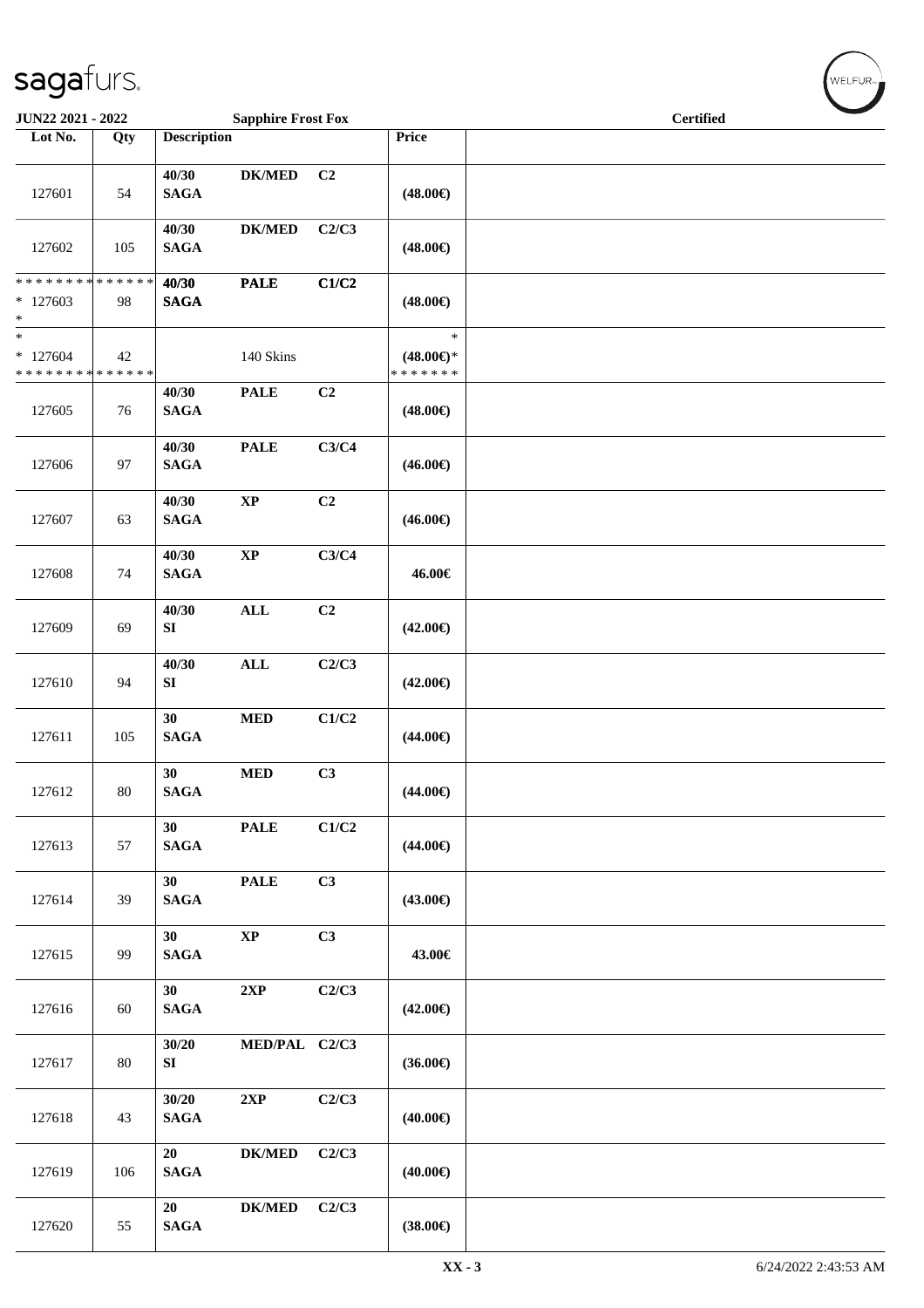| JUN22 2021 - 2022 |        |                             | <b>Sapphire Frost Fox</b>          |                |                   | <b>Certified</b> |  |  |  |
|-------------------|--------|-----------------------------|------------------------------------|----------------|-------------------|------------------|--|--|--|
| Lot No.           | Qty    | <b>Description</b>          |                                    |                | Price             |                  |  |  |  |
| 127621            | $72\,$ | 20<br>$\mathbf{SAGA}$       | $\ensuremath{\mathbf{PAL}}\xspace$ | C1/C2          | $(38.00\in)$      |                  |  |  |  |
| 127622            | 57     | 20<br><b>SAGA</b>           | <b>PALE</b>                        | C1/C2          | $(38.00\epsilon)$ |                  |  |  |  |
| 127623            | 87     | 20<br>$\mathbf{SAGA}$       | <b>PALE</b>                        | C <sub>3</sub> | $(37.00\epsilon)$ |                  |  |  |  |
| 127624            | 62     | 20<br>$\mathbf{SAGA}$       | <b>PALE</b>                        | C3/C4          | $(37.00\epsilon)$ |                  |  |  |  |
| 127625            | 76     | 20<br><b>SAGA</b>           | $\bold{XP}$                        | C2/C3          | $(38.00\epsilon)$ |                  |  |  |  |
| 127626            | 98     | 20<br>$\mathbf{SAGA}$       | XP/2XP                             | C1/C2          | $(38.00\in)$      |                  |  |  |  |
| 127627            | $71\,$ | 20<br><b>SAGA</b>           | XP/2XP                             | C3             | $(38.00\epsilon)$ |                  |  |  |  |
| 127628            | 41     | $20/0$<br>$\mathbf{SAGA}$   | $DK/MED$                           | C2             | $(33.00\epsilon)$ |                  |  |  |  |
| 127629            | 46     | 20/0<br><b>SAGA</b>         | <b>PALE</b>                        | C2             | $(33.00\epsilon)$ |                  |  |  |  |
| 127630            | 50     | 20/0<br>$\mathbf{SAGA}$     | $\mathbf{X}\mathbf{P}$             | C <sub>2</sub> | $(33.00\epsilon)$ |                  |  |  |  |
| 127631            | 35     | $20/0$<br>${\bf S}{\bf I}$  | $\mathbf{ALL}$                     | C2             | $(29.00\epsilon)$ |                  |  |  |  |
| 127632            | 84     | $\bf{0}$<br><b>SAGA</b>     | MED/PAL C2/C3                      |                | $(28.00\epsilon)$ |                  |  |  |  |
| 127633            | $38\,$ | $\mathbf{0}$<br><b>SAGA</b> | ALL                                | C2/C3          | $(28.00\epsilon)$ |                  |  |  |  |

WELFUR<sub>"</sub>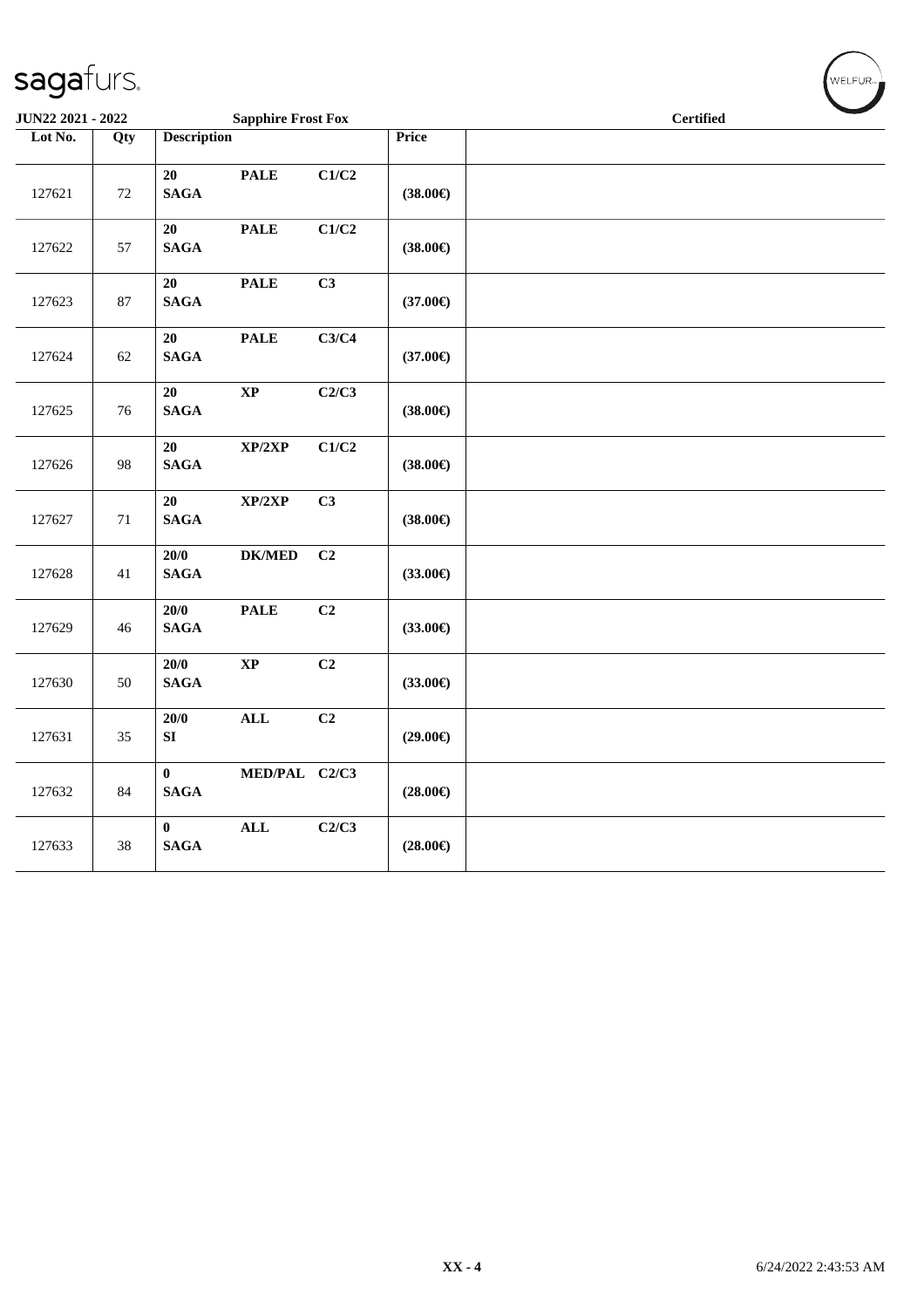| JUN22 2021 - 2022 |     |                                | <b>Palomino Frost Fox</b> |       |                   | <b>Certified</b> |
|-------------------|-----|--------------------------------|---------------------------|-------|-------------------|------------------|
| Lot No.           | Qty | <b>Description</b>             |                           |       | Price             |                  |
| 127641            | 68  | 40/30<br>${\bf S}{\bf I}$      | $DK/MED$                  | C2/C3 | $(52.00\epsilon)$ |                  |
| 127642            | 52  | 40/30<br>SI                    | <b>DK/MED</b>             | C2/C3 | $(52.00\epsilon)$ |                  |
| 127643            | 71  | 40/30<br>SI                    | PAL/XP                    | C2/C3 | 52.00€            |                  |
| 127644            | 106 | 40/30<br>SI                    | PAL/XP                    | C2/C3 | 52.00€            |                  |
| 127645            | 45  | 30<br><b>SAGA</b>              | <b>Dark</b>               | C2/C3 | $(54.00\epsilon)$ |                  |
| 127646            | 55  | 30<br>$\mathbf{SAGA}$          | <b>Dark</b>               | C2/C3 | 54.00€            |                  |
| 127647            | 101 | 20<br>$\mathbf{SAGA}$          | ${\bf DK/MED}$            | C2/C3 | $(46.00\epsilon)$ |                  |
| 127648            | 114 | 20<br>$\mathbf{SAGA}$          | $DK/MED$                  | C2/C3 | $(46.00\epsilon)$ |                  |
| 127649            | 89  | 20<br>$\mathbf{SAGA}$          | 2XP                       | C2/C3 | 44.00€            |                  |
| 127650            | 35  | 20/0<br>SI                     | <b>DK/MED</b>             | C2/C3 | $(32.00\epsilon)$ |                  |
| 127651            | 52  | 20/0<br>SI                     | PAL/XP                    | C2/C3 | 32.00€            |                  |
|                   |     |                                | <b>Amber Frost Fox</b>    |       |                   | <b>Certified</b> |
| 127653            | 73  | 40<br><b>SAGA</b>              | <b>Dark</b>               | C2/C3 | 56.00€            |                  |
| 127654            | 38  | 40/30<br>SI                    | $\mathbf{ALL}$            | C2/C3 | $(49.00\epsilon)$ |                  |
| 127655            | 53  | 30 <sup>°</sup><br><b>SAGA</b> | PAL/XP                    | C2    | 46.00€            |                  |
| 127656            | 62  | 30 <sup>°</sup><br><b>SAGA</b> | PAL/XP                    | C3    | 46.00€            |                  |
| 127657            | 114 | 20<br><b>SAGA</b>              | $DK/MED$                  | C2/C3 | $(38.00\epsilon)$ |                  |
| 127658            | 110 | 20<br><b>SAGA</b>              | PAL/XP                    | C2/C3 | 36.00€            |                  |
| 127659            | 34  | 20/0<br>SI                     | $\mathbf{ALL}$            | C2/C3 | $(28.00\epsilon)$ |                  |
| 127660            | 34  | $\mathbf{0}$<br><b>SAGA</b>    | MED/PAL C2/C3             |       | 28.00€            |                  |

WELFUR<sub>\*</sub>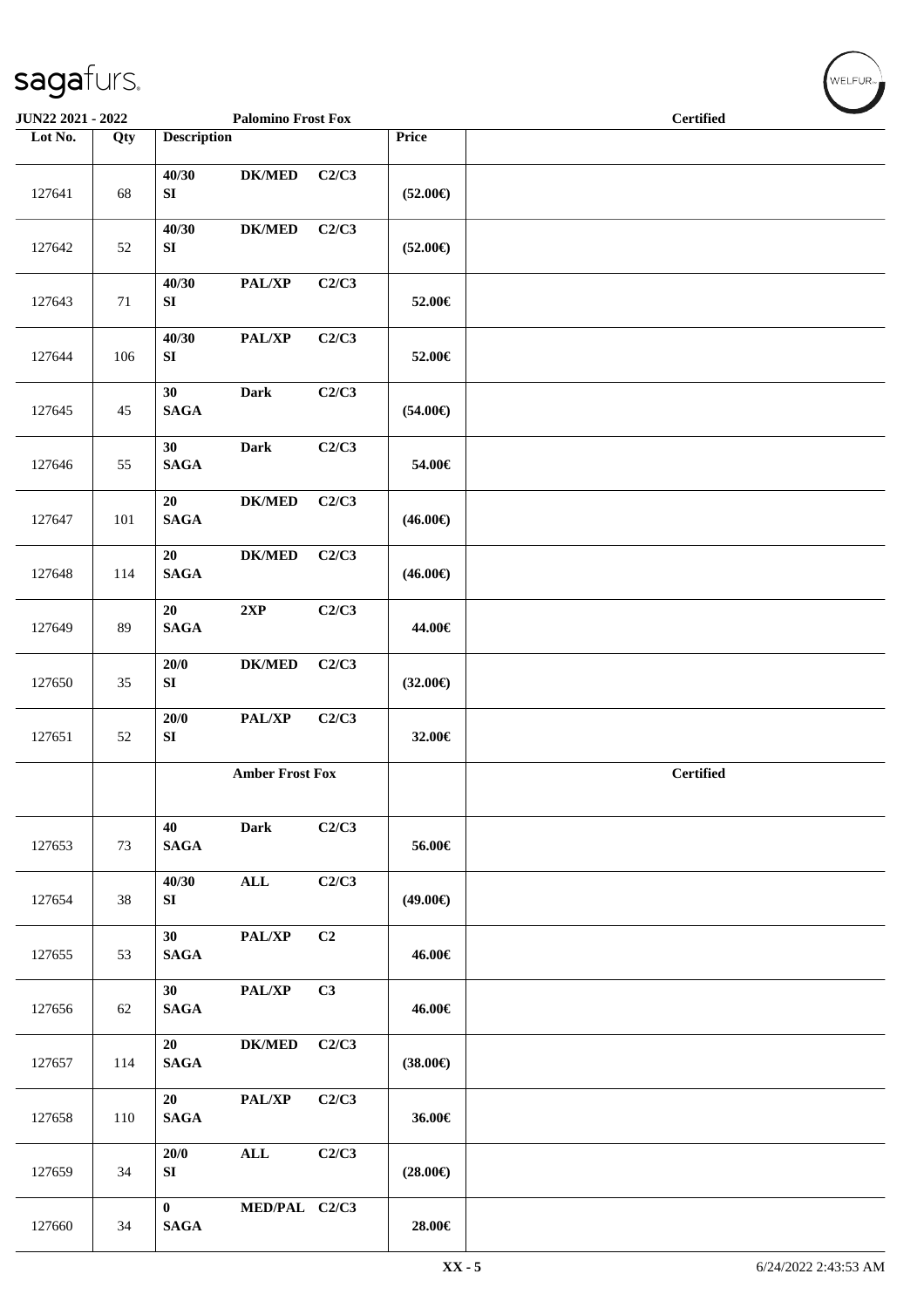| JUN22 2021 - 2022 |        |                          | <b>Arctic Golden Island Fox</b> |       |                   | <b>Certified</b> |
|-------------------|--------|--------------------------|---------------------------------|-------|-------------------|------------------|
| Lot No.           | Qty    | <b>Description</b>       |                                 |       | Price             |                  |
| 127661            | 56     | 40/30<br><b>SAGA</b>     | MED/PAL C1/C2                   |       | (60.00)           |                  |
| 127662            | 64     | 40/30<br>$\mathbf{SAGA}$ | MED/PAL C3                      |       | 58.00€            |                  |
| 127663            | 44     | 40/30<br><b>SAGA</b>     | $\bold{XP}$                     | C1    | $(62.00\epsilon)$ |                  |
| 127664            | 70     | 40/30<br><b>SAGA</b>     | $\bold{XP}$                     | C2    | $(62.00\epsilon)$ |                  |
| 127665            | $30\,$ | 40/30<br><b>SAGA</b>     | $\bold{XP}$                     | C2/C3 | $(62.00\epsilon)$ |                  |
| 127666            | 45     | 40/30<br><b>SAGA</b>     | XP/2XP                          | C3    | $(62.00\epsilon)$ |                  |
| 127667            | 39     | 40/30<br><b>SAGA</b>     | $2{\bf XP}$                     | C1    | $(62.00\epsilon)$ |                  |
| 127668            | 39     | 40/30<br><b>SAGA</b>     | $2{\bf XP}$                     | C1    | $(62.00\epsilon)$ |                  |
| 127669            | 50     | 40/30<br>$\mathbf{SAGA}$ | 2XP                             | C2    | $(62.00\epsilon)$ |                  |
| 127670            | 52     | 40/30<br>$\mathbf{SAGA}$ | 2XP                             | C2    | $(62.00\epsilon)$ |                  |
| 127671            | 44     | 40/30<br>$\mathbf{SAGA}$ | 2XP                             | C3    | $(62.00\epsilon)$ |                  |
| 127672            | 46     | 20<br><b>SAGA</b>        | $\bold{XP}$                     | C1/C2 | $(48.00\epsilon)$ |                  |
| 127673            | 40     | 20<br>$\mathbf{SAGA}$    | $\bold{XP}$                     | C3    | $(48.00\epsilon)$ |                  |
| 127674            | 38     | 20<br>$\mathbf{SAGA}$    | $2{\bf XP}$                     | C2    | $(48.00\epsilon)$ |                  |
| 127675            | 41     | 20<br>$\mathbf{SAGA}$    | 2XP                             | C3    | $(48.00\epsilon)$ |                  |
| 127676            | 40     | 20/0<br>$\mathbf{SAGA}$  | MED/PAL C1/C2                   |       | 43.00€            |                  |
| 127677            | 39     | 20/0<br>$\mathbf{SAGA}$  | MED/PAL C3                      |       | $(43.00\epsilon)$ |                  |
| 127678            | 29     | 20/0<br>SI               | MED/PAL C2/C3                   |       | $(38.00\epsilon)$ |                  |
| 127679            | 30     | 20/0<br>$\mathbf{SAGA}$  | $\mathbf{XP}$                   | C1    | $(43.00\epsilon)$ |                  |
| 127680            | 41     | 20/0<br>$\mathbf{SAGA}$  | $2{\bf XP}$                     | C1    | $(43.00\epsilon)$ |                  |

WELFUR<sub>"</sub>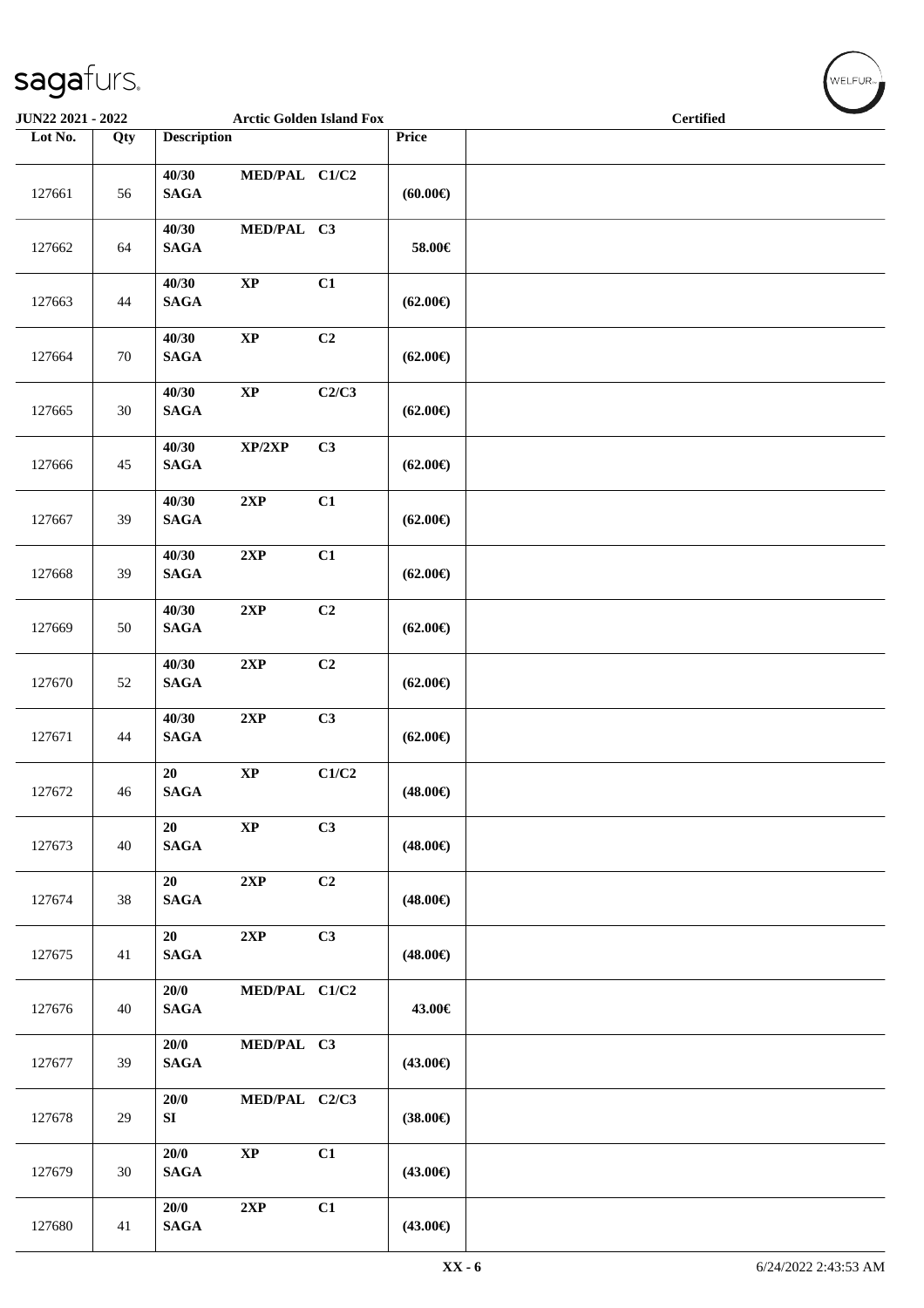| JUN22 2021 - 2022 |        |                          | <b>Arctic Golden Island Fox</b>    |       |                   | <b>Certified</b> |  |  |  |  |
|-------------------|--------|--------------------------|------------------------------------|-------|-------------------|------------------|--|--|--|--|
| Lot No.           | Qty    | <b>Description</b>       |                                    |       | Price             |                  |  |  |  |  |
| 127681            | 39     | 20/0<br><b>SAGA</b>      | 2XP                                | C2    | $(43.00\epsilon)$ |                  |  |  |  |  |
| 127682            | $35\,$ | $20/0$<br><b>SAGA</b>    | $2{\bf XP}$                        | C3    | $(43.00\epsilon)$ |                  |  |  |  |  |
|                   |        |                          | <b>Sapphire Gold Fox</b>           |       |                   | <b>Certified</b> |  |  |  |  |
| 127684            | 41     | 30<br><b>SAGA</b>        | Dark<br>SIL <sub>2</sub>           | C2    | $(43.00\epsilon)$ |                  |  |  |  |  |
| 127685            | 114    | 30<br><b>SAGA</b>        | <b>DK/MED</b><br>SL1               | C2    | $(44.00\epsilon)$ |                  |  |  |  |  |
| 127686            | 37     | 30<br><b>SAGA</b>        | $\mathbf{ALL}$<br>SIL <sub>2</sub> | C2    | $(43.00\epsilon)$ |                  |  |  |  |  |
| 127687            | 33     | $20\,$<br><b>SAGA</b>    | $\mathbf{ALL}$<br>SIL <sub>2</sub> | C2    | $(32.00\epsilon)$ |                  |  |  |  |  |
|                   |        |                          | <b>Apricot Frost Fox</b>           |       |                   | <b>Certified</b> |  |  |  |  |
| 127689            | 44     | 40/30<br><b>SAGA</b>     | $DK/MED$                           | C1/C2 | $(48.00\epsilon)$ |                  |  |  |  |  |
| 127690            | 50     | 40/30<br><b>SAGA</b>     | <b>DK/MED</b>                      | C2    | 48.00€            |                  |  |  |  |  |
| 127691            | 102    | 40/30<br><b>SAGA</b>     | <b>PALE</b>                        | C1/C2 | $(48.00\epsilon)$ |                  |  |  |  |  |
| 127692            | 52     | 40/30<br><b>SAGA</b>     | <b>PALE</b>                        | C2    | $(48.00\epsilon)$ |                  |  |  |  |  |
| 127693            | 86     | 40/30<br>$\mathbf{SAGA}$ | XP/2XP                             | C1/C2 | $(48.00\epsilon)$ |                  |  |  |  |  |
| 127694            | 58     | 40/30<br>$\mathbf{SAGA}$ | XP/2XP                             | C2    | $(48.00\epsilon)$ |                  |  |  |  |  |
| 127695            | 41     | 40/30<br>SI              | $\mathbf{ALL}$                     | C1/C2 | $(42.00\epsilon)$ |                  |  |  |  |  |
| 127696            | 34     | 40/30<br>SI              | $\mathbf{ALL}$                     | C2    | $(42.00\epsilon)$ |                  |  |  |  |  |
| 127697            | 65     | 20/0<br><b>SAGA</b>      | MED/PAL C1/C2                      |       | 34.00€            |                  |  |  |  |  |
| 127698            | 72     | 20/0<br><b>SAGA</b>      | MED/PAL C2                         |       | $(34.00\epsilon)$ |                  |  |  |  |  |
| 127699            | 59     | 20/0<br>SI               | $\mathbf{ALL}$                     | C1/C2 | $(28.00\epsilon)$ |                  |  |  |  |  |
| 127700            | $28\,$ | 20/0<br>SI               | $\mathbf{ALL}$                     | C2    | $(28.00\epsilon)$ |                  |  |  |  |  |

WELFUR<sub>T</sub>